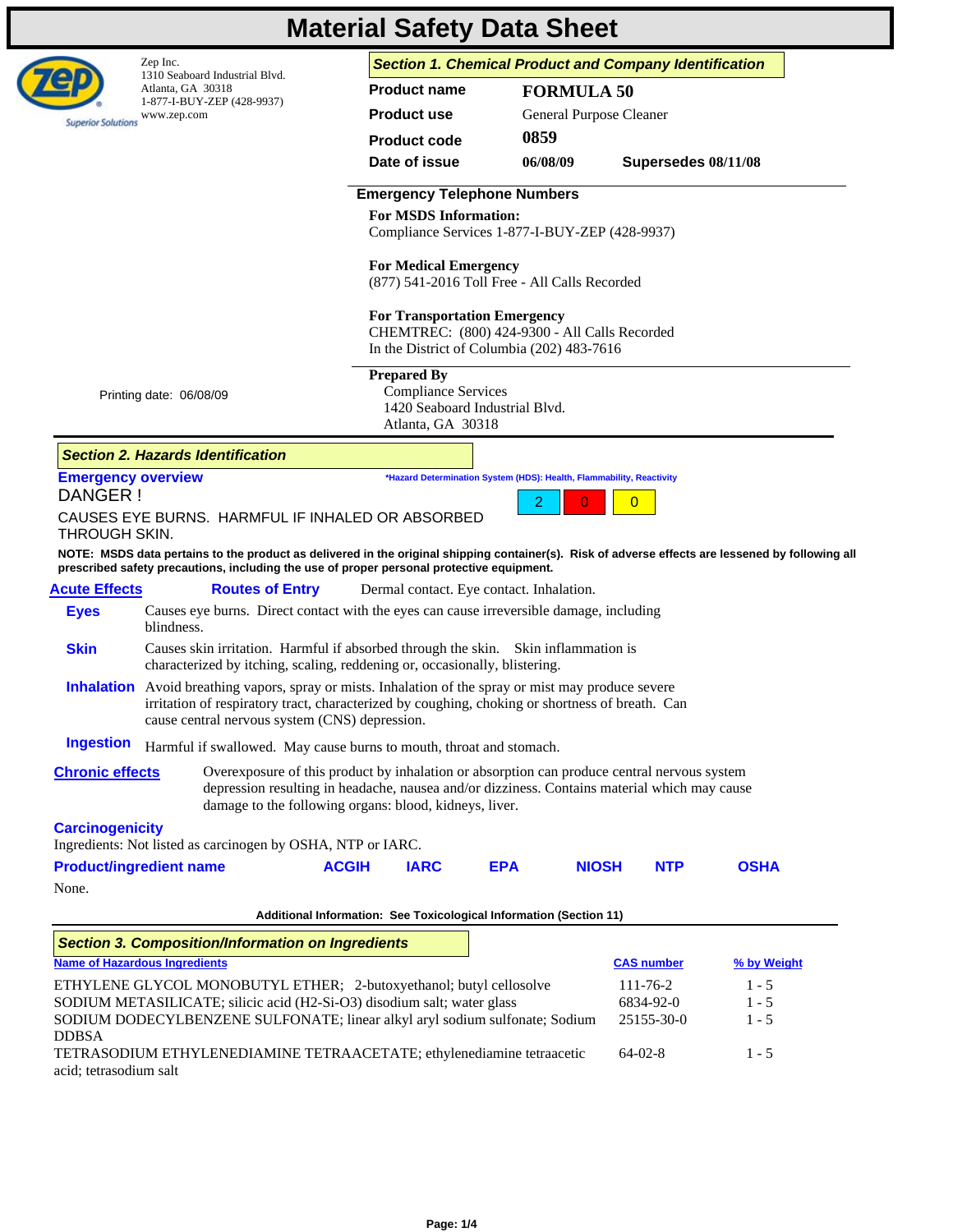| Product code 0859                                                    |                                                                                                                                                                                                                                                                  | <b>Material Safety Data Sheet</b>                                                                                                                   | Product Name FORMULA 50                                                                                                                                                                                                                                                                                                           |
|----------------------------------------------------------------------|------------------------------------------------------------------------------------------------------------------------------------------------------------------------------------------------------------------------------------------------------------------|-----------------------------------------------------------------------------------------------------------------------------------------------------|-----------------------------------------------------------------------------------------------------------------------------------------------------------------------------------------------------------------------------------------------------------------------------------------------------------------------------------|
|                                                                      | <b>Section 4. First Aid Measures</b>                                                                                                                                                                                                                             |                                                                                                                                                     |                                                                                                                                                                                                                                                                                                                                   |
| <b>Eye Contact</b>                                                   |                                                                                                                                                                                                                                                                  |                                                                                                                                                     | Immediately flush eyes with plenty of water, occasionally lifting the upper and lower eyelids. Check for and<br>remove any contact lenses. Continue to rinse for at least 10 minutes. Get medical attention immediately.                                                                                                          |
| <b>Skin Contact</b>                                                  | Get medical attention if irritation develops.                                                                                                                                                                                                                    |                                                                                                                                                     | Flush affected skin with plenty of water. Remove contaminated clothing and shoes. Wash clothing before reuse.                                                                                                                                                                                                                     |
| <b>Inhalation</b>                                                    |                                                                                                                                                                                                                                                                  |                                                                                                                                                     | Move exposed person to fresh air. Get medical attention if adverse health effects persist or are severe.                                                                                                                                                                                                                          |
| <b>Ingestion</b>                                                     | immediately.                                                                                                                                                                                                                                                     |                                                                                                                                                     | Do not induce vomiting unless directed to do so by medical personnel. If affected person is conscious, give<br>plenty of water to drink. Never give anything by mouth to an unconscious person. Get medical attention                                                                                                             |
|                                                                      | <b>Section 5. Fire Fighting Measures</b>                                                                                                                                                                                                                         |                                                                                                                                                     | <b>National Fire Protection Association (U.S.A.)</b>                                                                                                                                                                                                                                                                              |
| <b>Flash Point</b>                                                   | None.                                                                                                                                                                                                                                                            |                                                                                                                                                     |                                                                                                                                                                                                                                                                                                                                   |
| <b>Flammable Limits</b>                                              | Not applicable                                                                                                                                                                                                                                                   |                                                                                                                                                     |                                                                                                                                                                                                                                                                                                                                   |
| <b>Flammability</b>                                                  | Non-combustible.                                                                                                                                                                                                                                                 |                                                                                                                                                     |                                                                                                                                                                                                                                                                                                                                   |
| <b>Fire hazard</b>                                                   | May emit toxic fumes under fire conditions.                                                                                                                                                                                                                      |                                                                                                                                                     |                                                                                                                                                                                                                                                                                                                                   |
| <b>Fire-Fighting</b><br><b>Procedures</b>                            | sewers or waterways.                                                                                                                                                                                                                                             |                                                                                                                                                     | Use an extinguishing agent suitable for the surrounding fire. Do not release runoff from fire to                                                                                                                                                                                                                                  |
|                                                                      | <b>Section 6. Accidental Release Measures</b>                                                                                                                                                                                                                    |                                                                                                                                                     |                                                                                                                                                                                                                                                                                                                                   |
| <b>Spill Clean up</b>                                                |                                                                                                                                                                                                                                                                  |                                                                                                                                                     | Put on appropriate personal protective equipment (see section 8). Stop leak if without risk. Move containers<br>from spill area. Dilute with water and mop up if water-soluble or absorb with an inert dry material and place in<br>an appropriate waste disposal container. Dispose of via a licensed waste disposal contractor. |
|                                                                      | <b>Section 7. Handling and Storage</b>                                                                                                                                                                                                                           |                                                                                                                                                     |                                                                                                                                                                                                                                                                                                                                   |
| <b>Handling</b>                                                      | handling. Observe label precautions.                                                                                                                                                                                                                             |                                                                                                                                                     | Put on appropriate personal protective equipment (see section 8). Avoid contact with eyes, skin and clothing. Do not<br>breathe vapor or mist. Use with adequate ventilation. Do not ingest. Do not reuse container. Wash thoroughly after                                                                                        |
| <b>Storage</b>                                                       | Keep out of the reach of children.                                                                                                                                                                                                                               |                                                                                                                                                     | Store in original container protected from direct sunlight in a dry, cool and well-ventilated area, away from incompatible<br>materials (see section 10) and food and drink. Store between the following temperatures: $40^{\circ}F - 120^{\circ}F (4.4^{\circ}C - 49^{\circ}C)$ .                                                |
|                                                                      | <b>Section 8. Exposure Controls/Personal Protection</b>                                                                                                                                                                                                          |                                                                                                                                                     |                                                                                                                                                                                                                                                                                                                                   |
| <b>Product name</b>                                                  |                                                                                                                                                                                                                                                                  | <b>Exposure limits</b>                                                                                                                              |                                                                                                                                                                                                                                                                                                                                   |
| butoxyethanol; butyl cellosolve                                      | ETHYLENE GLYCOL MONOBUTYL ETHER; 2-                                                                                                                                                                                                                              | <b>ACGIH TLV (United States). Skin</b><br>TWA: 20 ppm 8 hour(s). Form:<br><b>OSHA PEL (United States). Skin</b><br>TWA: $50$ ppm $8$ hour(s). Form: |                                                                                                                                                                                                                                                                                                                                   |
| water glass                                                          | SODIUM METASILICATE; silicic acid (H2-Si-O3) disodium salt;                                                                                                                                                                                                      | <b>Supplier Suggested (United States).</b><br>CEIL: 2 mg/m <sup>3</sup> Form:                                                                       |                                                                                                                                                                                                                                                                                                                                   |
|                                                                      | <b>Personal Protective Equipment (PPE)</b>                                                                                                                                                                                                                       |                                                                                                                                                     |                                                                                                                                                                                                                                                                                                                                   |
| <b>Eyes</b><br><b>Body</b>                                           | Splash goggles.<br>Wear appropriate protective clothing to prevent skin contact.<br>Recommended: Neoprene gloves. Nitrile gloves. Rubber gloves.<br>Synthetic apron.                                                                                             |                                                                                                                                                     |                                                                                                                                                                                                                                                                                                                                   |
| <b>Respiratory</b>                                                   | Use with adequate ventilation. Provide exhaust ventilation or other engineering<br>controls to keep the airborne concentrations of vapors below their respective<br>occupational exposure limits. Wear appropriate respirator when ventilation is<br>inadequate. |                                                                                                                                                     |                                                                                                                                                                                                                                                                                                                                   |
|                                                                      | <b>Section 9. Physical and Chemical Properties</b>                                                                                                                                                                                                               |                                                                                                                                                     |                                                                                                                                                                                                                                                                                                                                   |
| <b>Physical State</b><br>pH                                          | Liquid.<br>$12.5 - 13.5$                                                                                                                                                                                                                                         |                                                                                                                                                     | <b>Color</b> Clear. Dark Blue.<br><b>Odor</b> Mild.                                                                                                                                                                                                                                                                               |
| <b>Boiling Point</b><br><b>Specific Gravity</b><br><b>Solubility</b> | 104.44°C (220°F)<br>1.07<br>Easily soluble in the following materials: cold water<br>and hot water.                                                                                                                                                              |                                                                                                                                                     | Vapor Pressure Not determined.<br>Vapor Density Not determined.<br><b>Evaporation Rate</b> 1 (Water = 1)                                                                                                                                                                                                                          |

**VOC (Consumer)** 42.3 (g/l). 0.35 lbs/gal (3.96%)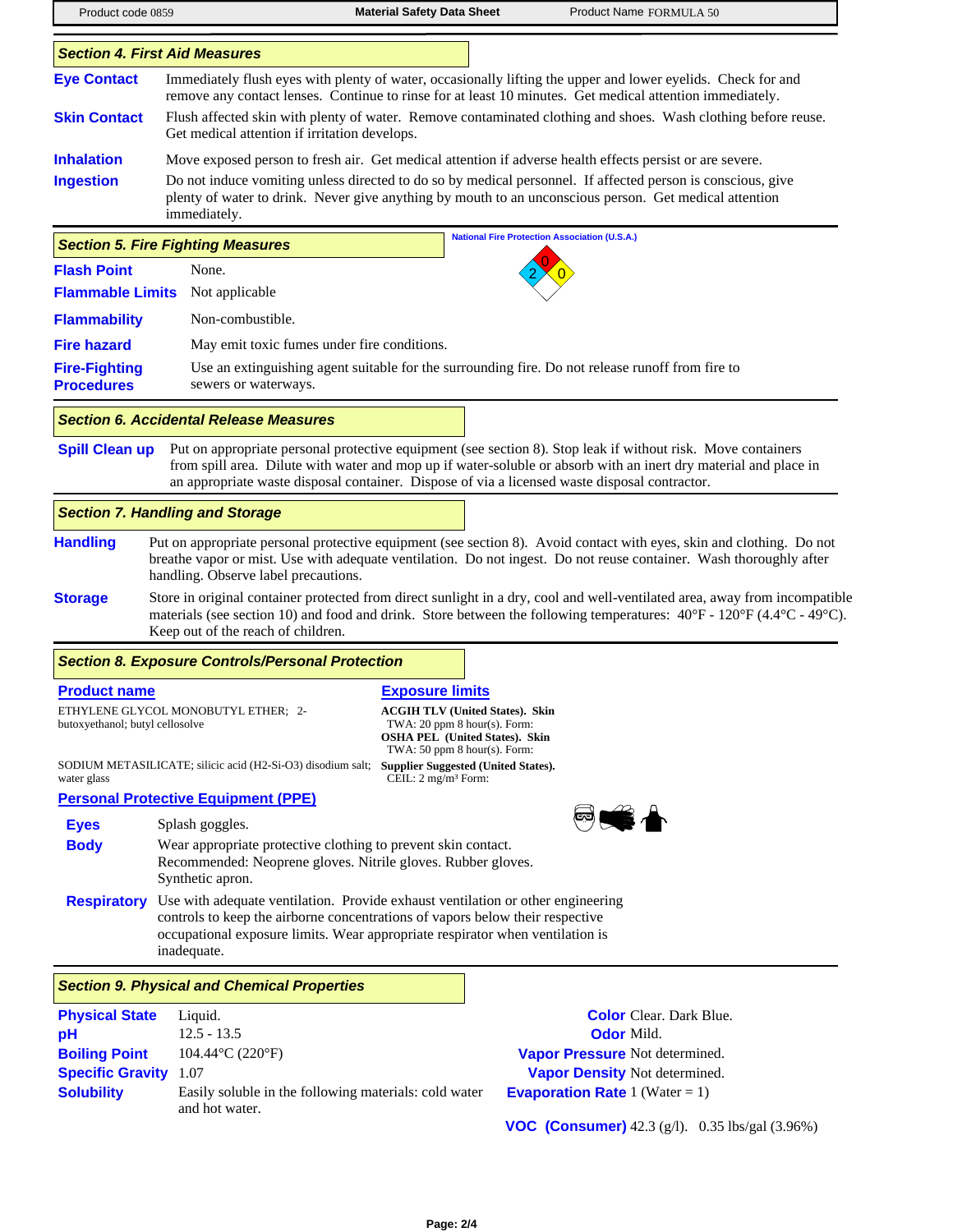| Product code 0859                                                                            | <b>Material Safety Data Sheet</b>                                                                                                                                                                       |                                        | Product Name FORMULA 50                     |                 |  |
|----------------------------------------------------------------------------------------------|---------------------------------------------------------------------------------------------------------------------------------------------------------------------------------------------------------|----------------------------------------|---------------------------------------------|-----------------|--|
| <b>Section 10. Stability and Reactivity</b>                                                  |                                                                                                                                                                                                         |                                        |                                             |                 |  |
| <b>Stability and Reactivity</b><br><b>Incompatibility</b><br><b>Hazardous Polymerization</b> | The product is stable.<br>Reactive or incompatible with the following materials: oxidizing materials and acids.<br>Will not occur.<br><b>Hazardous Decomposition Products</b> carbon oxides $(CO, CO2)$ |                                        |                                             |                 |  |
| <b>Section 11. Toxicological Information</b>                                                 |                                                                                                                                                                                                         |                                        |                                             |                 |  |
| <b>Acute Toxicity</b>                                                                        |                                                                                                                                                                                                         |                                        |                                             |                 |  |
| <b>Product/ingredient name</b>                                                               | <b>Result</b>                                                                                                                                                                                           | <b>Species</b>                         | <b>Dose</b>                                 | <b>Exposure</b> |  |
| Ethylene Glycol Monobutyl Ether                                                              | LD50 Dermal<br>LD50 Oral<br>LC50 Inhalation Vapor                                                                                                                                                       | Guinea pig<br>Guinea pig<br>Guinea pig | $>2000$ mg/kg<br>$1200$ mg/kg<br>$>633$ ppm | 1 hours         |  |
| Sodium Metasilicate                                                                          | LD50 Oral                                                                                                                                                                                               | Rat                                    | $1153 \text{ mg/kg}$                        |                 |  |
|                                                                                              | LD50 Oral                                                                                                                                                                                               | Mouse                                  | $770 \text{ mg/kg}$                         |                 |  |
| Sodium Dodecylbenzene Sulfonate                                                              | LD50 Oral<br>LD50 Oral                                                                                                                                                                                  | Mouse                                  | $2000$ mg/kg                                |                 |  |
| Tetrasodium Ethylenediamine Tetraacetate                                                     | LD50 Oral                                                                                                                                                                                               | Rat<br>Rat                             | $1260$ mg/kg<br>$4100$ mg/kg                |                 |  |

### *Section 12. Ecological Information*

**Environmental Effects** No known significant effects or critical hazards.

# **Aquatic Ecotoxicity**

Not available.

## *Section 13. Disposal Considerations*

#### **Waste Information**

Waste must be disposed of in accordance with federal, state and local environmental control regulations. Consult your local or regional authorities for additional information.

## **Waste Stream** Code: D002

Classification: - [Hazardous waste] Origin: - [RCRA waste.]

| Section 14. Transport Information |                  |                                                   |                |     |       |
|-----------------------------------|------------------|---------------------------------------------------|----------------|-----|-------|
| <b>Regulatory information</b>     | <b>UN number</b> | <b>Proper shipping name</b>                       | <b>Classes</b> | PG* | Label |
| <b>DOT Classification</b>         | Not regulated.   | Not a DOT controlled material<br>(United States). |                |     |       |

**NOTE: DOT classification applies to most package sizes. For specific container size classifications or for size exceptions, refer to the Bill of Lading with your shipment.**

PG\* : Packing group

## *Section 15. Regulatory Information*

#### **U.S. Federal Regulations**

SARA 313 toxic chemical notification and release reporting:

**Product name**

Ethylene Glycol Monobutyl Ether

**Clean Water Act (CWA) 307**: No products were found.

**Clean Water Act (CWA) 311**: Sodium Dodecylbenzene Sulfonate

**Clean Air Act (CAA) 112 regulated toxic substances**: No products were found.

All Components of this product are listed or exempt from listing on TSCA Inventory.

### **State Regulations**

**California Prop 65** No products were found.